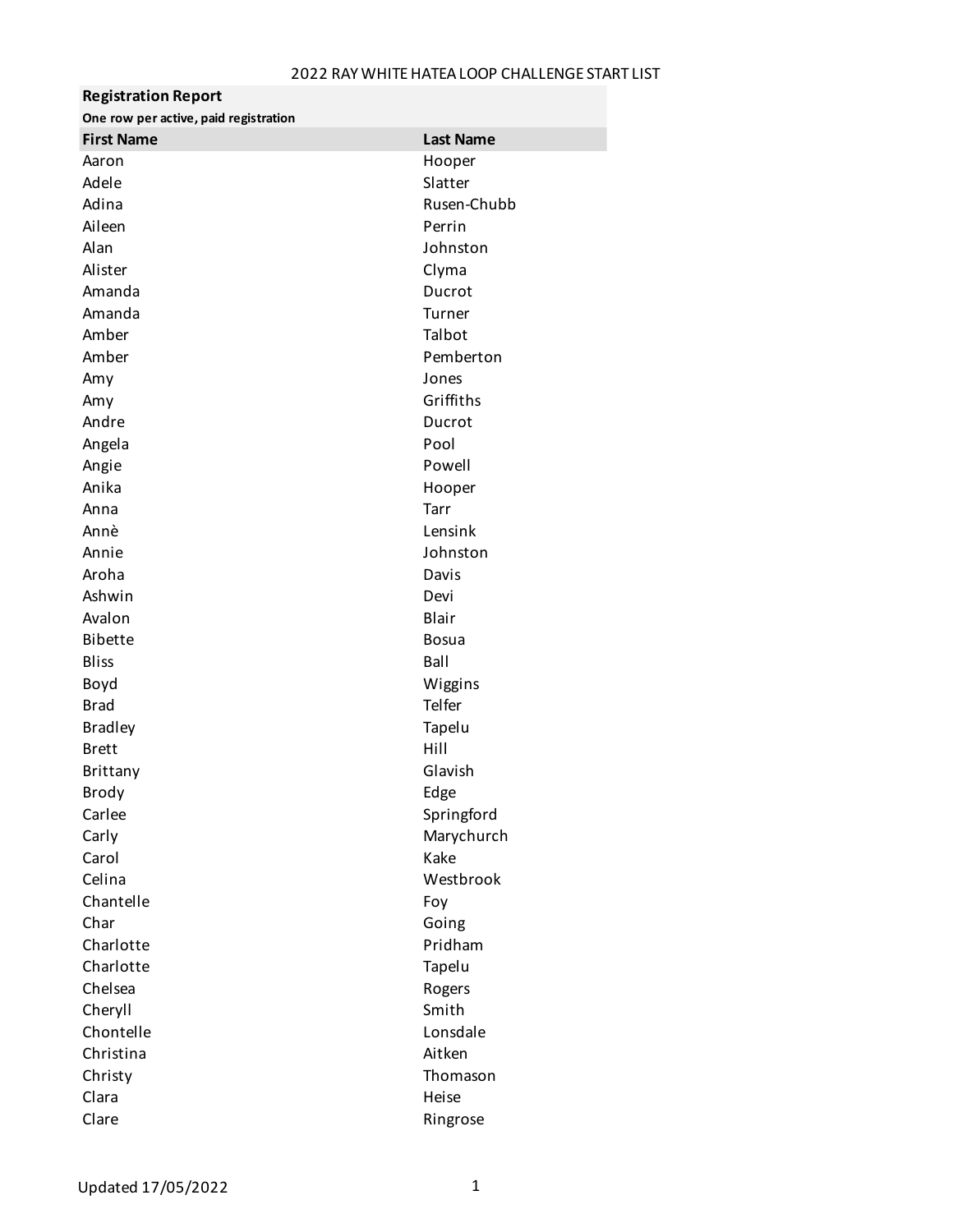David Gillespie David Tocker David Gurnell Dee Walker Denise Hewetson Didi Skinner Donnine Duncan Duncan Duncan Duane **Ham** Elaina **Phillips** Elle Hacker Fiona **Bycroft** Fiona **Alderton** Fiona Venables Francene Beckham Gail Wynyard Gareth **Edwards** Genna Gillespie Gerry **Maunsell** Glenn **Moore** Greg **Patmore** Greg Whitehorn Hayley **Richard** Hazel Hornell Heta TeNana Holly Klink Holly McDonald Hope **Bucknell** Ines Neubert Inzamam Tonmoy Isaia Turuva Jacinta Lemana Jackie Marvin Marvin Jacqui Leonard Jaimee Lewin James **Cartwright** James Walsh Jamie **Budgen** Jamie-Lee Bowness Janiece McPherson Javlyn Swan Jenette Fendall Jennette Overton Jenny Dallison Jeremy Browne

Danielle **Paranihi-Edwards** Iona Cameron-Smith Jenna Cunningham Jessie Karena-Wijohn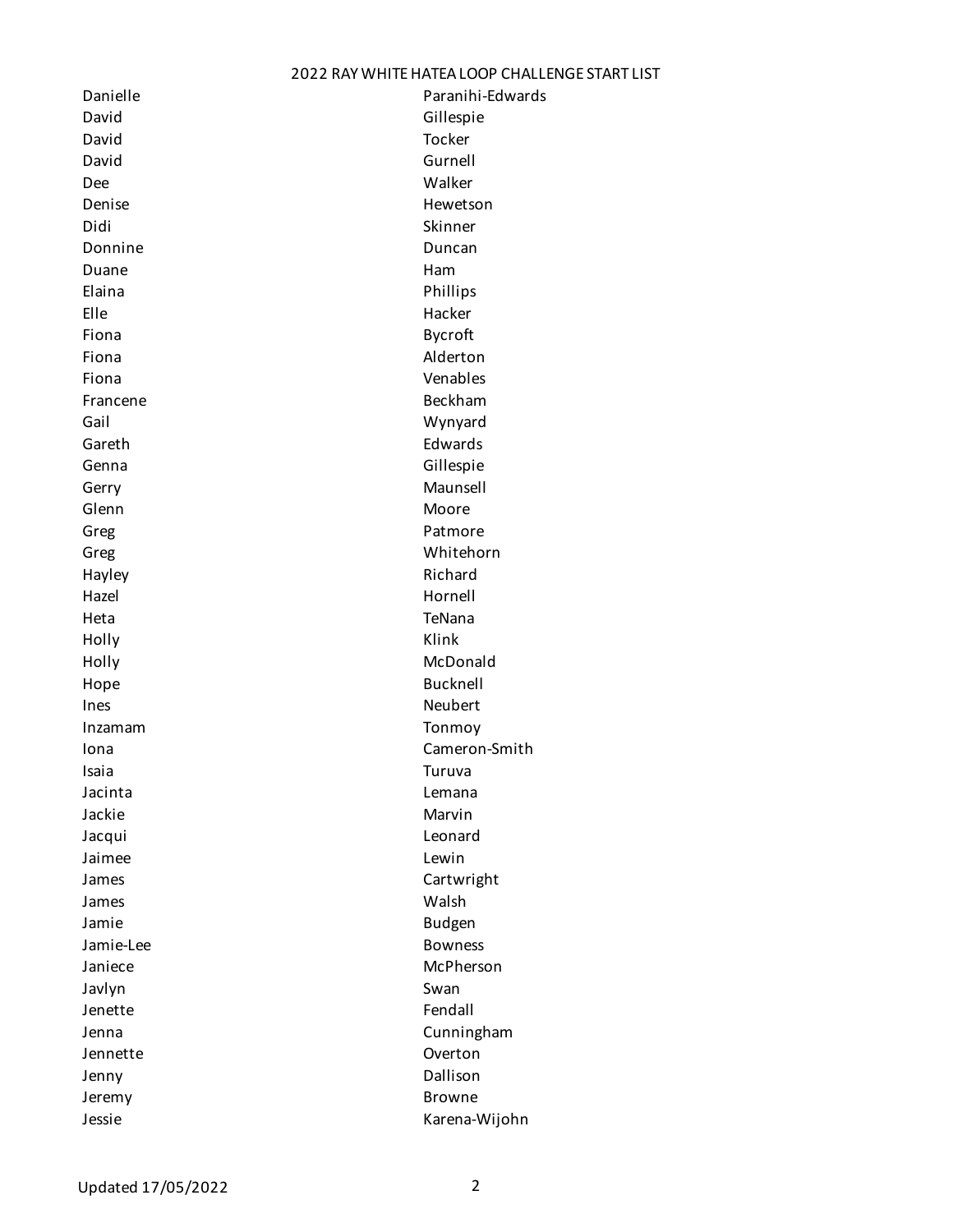| Jilly     | Kampshof       |
|-----------|----------------|
| Jo        | Martis         |
| Jo        | Forsythe       |
| Joanna    | Kaipo          |
| John      | Benson         |
| John      | Reader         |
| Jordan    | Martin         |
| Jordan    | Hooper         |
| Jordynn   | Moore          |
| Julie     | Jaggard        |
| Kamil     | Kaur           |
| Karen     | Matson         |
| Kate      | Mabbett        |
| Katrina   | <b>Tonks</b>   |
| Kayla     | Harrison       |
| Keelan    | Fenwick        |
| Keeley    | Lawson         |
| Keeley    | Lunn           |
| Keith     | Slatter        |
| Kelly     | Higgins        |
| Kerryn    | <b>Barnett</b> |
| Khylie    | Sayer          |
| Kim       | Edwards        |
| Kim       | Hooper         |
| Kim       | Merritt        |
| Kimberley | Rope-Battcher  |
| Kiran     | Harding        |
| Kirsty    | Taylor         |
| Kirsty    | <b>Batters</b> |
| Krishla   | Moselen        |
| Kristen   | Russell        |
| Kristy    | Raitt          |
| Leanne    | Emtage         |
| Leeanne   | Murray         |
| Lillian   | Leathem        |
| Linden    | Alderton       |
| Lisa      | Netto          |
| Liz       | Walker         |
| Liz       | Moore          |
| Luci      |                |
|           | Patmore        |
| Lucinda   | Loxton         |
| Lumarni   | Loxton         |
| Mabel     | Richards       |
| Mandy     | Lindley        |
| Maree     | Lamerton       |
| Maria     | Easterbrook    |
| Marie     | Anderson       |
| Mark      | Wilson         |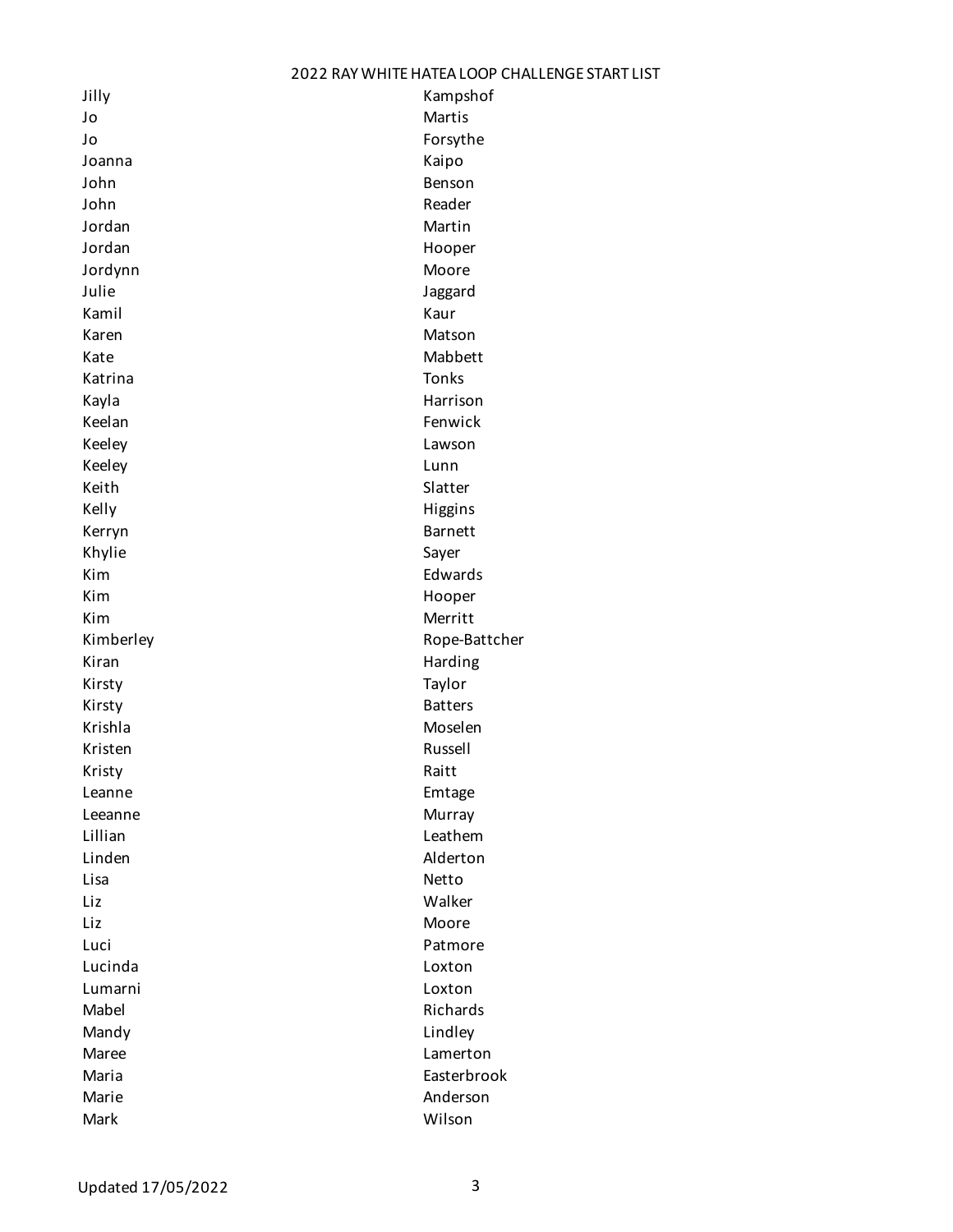Matt Simmonds Megan van Boldrik Mere Teinaki Michael **Blair** Michelle Silvester Mikayla **Allen** Miodrag (Vaso) **Vasilic** Monica **Young** Monique Williams Monique **Burk** Nadia Lehmann Nadie **Nadie** Tillman Natasha Sidford Neil **Neil** Crowson Nellie Nellie Naiker Nick **Nick** Hendrikse Nicole **Marwick** Marwick Nigel **Nigel** Reid Paul Biddle Paul Bonetti Paul **Mandeno** Paula **Sesega** Peter Pool Phoebe Curtis Rachael Wilson Renee Clark Rex Alderton Rhiannon **Dunne** Riley **Hooper** Robbie **Robbie** Rangi Ruaan Maritz Sally McLeod Sam **Cocklin** Sam **Cowan** Sam **Harris** Sam Andrew Marris and the Marris Sam Andrew Marris Sam Andrew Marris Sam Andrew Marris Sam Andrew M Sam Johnston Sara **McKinley** Sarah **Franklin** Sarah Robinson Sarah Kimber Serah Mehrtens Sergey **Gimranov** Shane Shane Shane Smith Shannon Campbell Shannon-Leigh Litt Sharlene Cullen Sharon Stiff Shery Hendrikse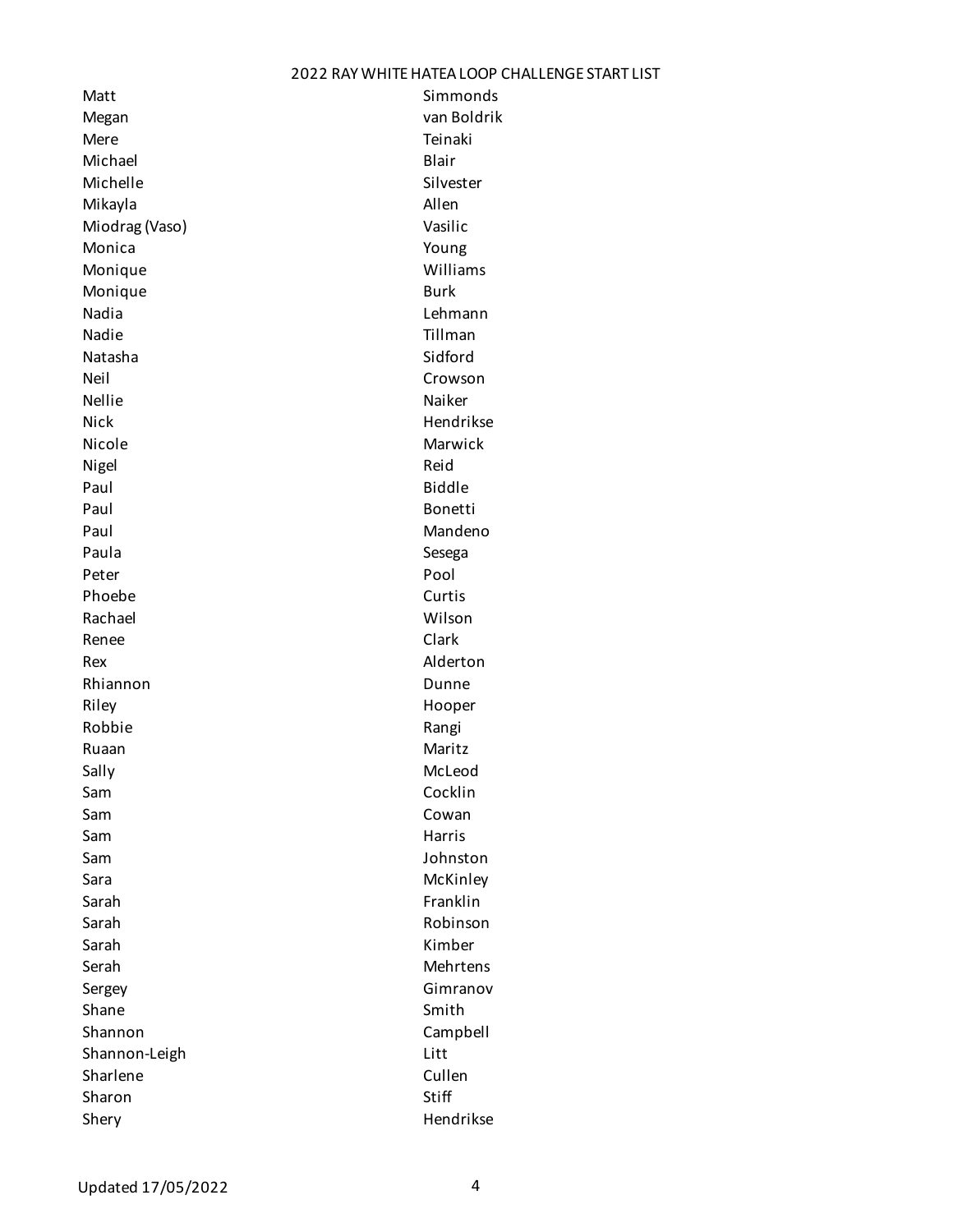| Shian       | Cottam         |
|-------------|----------------|
| Siddharth   | Rudani         |
| Sonya       | Porter-Auld    |
| Stacey      | Hamilton       |
| Stella      | McCool         |
| Steven      | Riley          |
| Tahlia      | Lawton         |
| Tania       | Hopkins        |
| Tara        | Wilson         |
| Tayla       | McCollum       |
| Teinakore   | Cook           |
| Terisa      | Turua          |
| <b>Test</b> | <b>Bulk</b>    |
| Theresa     | King           |
| Thomas      | <b>Biss</b>    |
| Tipene      | Powell         |
| Tom         | Taylor         |
| Tracey      | Hale           |
| Trish       | Poasa          |
| Tyla        | O'Sullivan     |
| Urshula     | Lemana         |
| Vanessa     | <b>Bourke</b>  |
| Vicky       | Chapman        |
| Wayne       | Steele         |
| Wendy       | Grimmer        |
| Wendy       | Ferriman       |
| Yvette      | Morfett        |
| Yvette      | Morfett        |
| Zelde       | Morrison-Smith |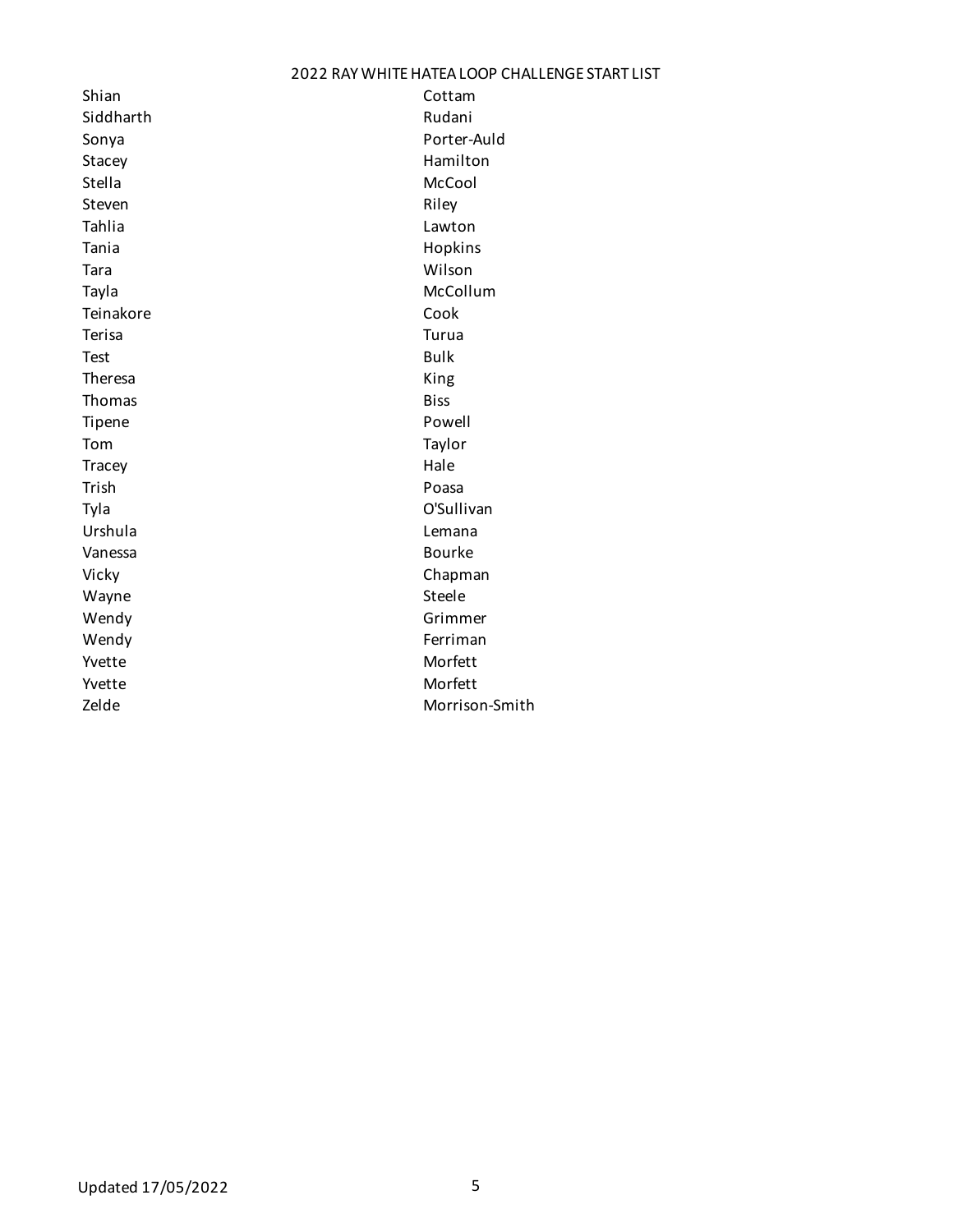**Registration Report One row per active, paid registration First Name Last Name Division**